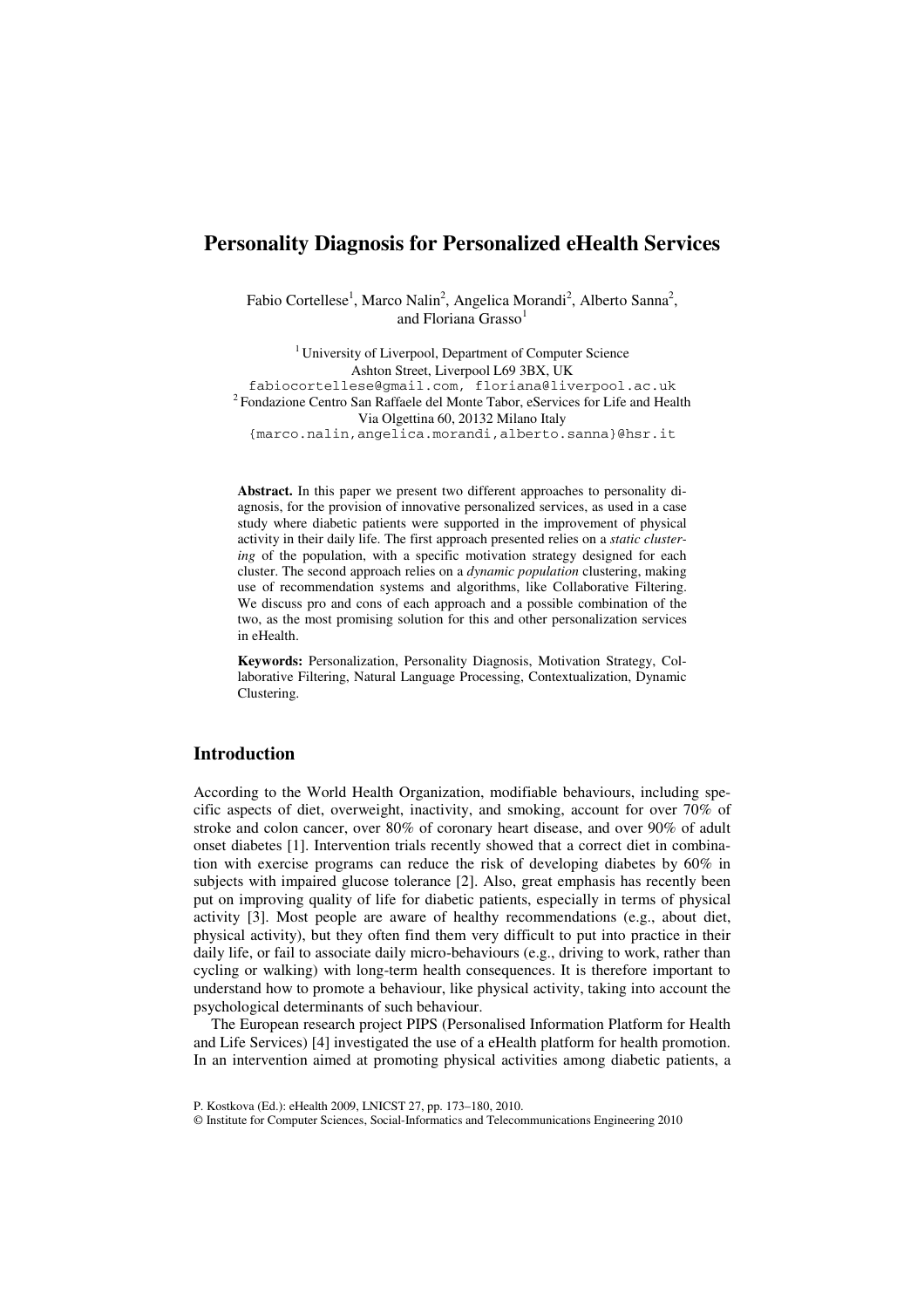platform was designed, together with a methodology, which used a feedback based support system for the improvement of personal performances in physical activity [9]. This methodology relies on a pedometer for correctly assessing the patient's daily activity, and on a motivational strategy to provide a personalized support. The designed strategy is specific for a particular cluster of population (that have in common a specific *health personality* or, in the specific case, a common *motivational status*), which was *statically* determined by San Raffaele Hospital psychologists. During the PIPS project, some attempts to introduce a *dynamic* clustering have been proposed with promising, yet partial, results. This paper will present first the static clustering approach, describing the Motivational Strategy implemented in PIPS, then it presents a possible improvement using Recommendation Systems, and how it these could be implemented in PIPS. Finally the paper discusses some possible combination and comparison of the two approaches.

## **Static Clustering: Motivation Strategy**

The motivational strategy designed in the context of PIPS was personalized along several dimensions and delivered through ICT solutions and devices, allowing to constantly support the patients during their daily lives; the proposed strategy has been designed with the aim of exploring the effectiveness of an e-health platform jointly with appropriate motivational tools for health promotion.

The level of personalization in the support tools has been implemented including socio-demographic and individual characteristics. PIPS introduces a motivation assessment determining the stage of behaviour change the user is at, as well as a detailed profiling and medical assessment. PIPS then provides a personalized and incremental target in terms of number steps, walking time, speed and caloric consumption and gives the patient a pedometer, that has been demonstrated to be a valid monitoring and motivation tool. With the pedometer, walking data are constantly updated and corrective, motivational messages are delivered just-in-time to the user mobile phone, thus supporting patient compliance with a real time response.

Motivational Messages are sent, with the aim to give feedback on the performance and to motivate to improve, giving advice to support their walking activity.

During the course of the program the patients receive several kinds of motivational message: a standard message is sent Monday to Thursday; a Friday *Special* message includes suggestions for the weekend; a Sunday *Summary* provides an overall judgement on the week performance. Moreover, a *Recover* message is sent when the patients significantly underachieve the daily target, around the time when they are supposed to have completed the activity they committed to: this message is an alert but also contains advice on how to achieve the target before the end of the day.

• Messages are personalized along several dimensions: motivational stage of change, performance level, emotional status, how far is the patient in the programme, and other user's features as indicated in the profile (e.g. dog owner, drive to work, etc), location (e.g. weather forecast), perceived obstacles, as indicated by the patients when they fail to achieve their targets.

On the last day of the month the patient also receives a report of the month, which is intended to provoke some thoughts on the reasons of success/failure, so as to increase self awareness and eventually modify personal strategies, and the patient can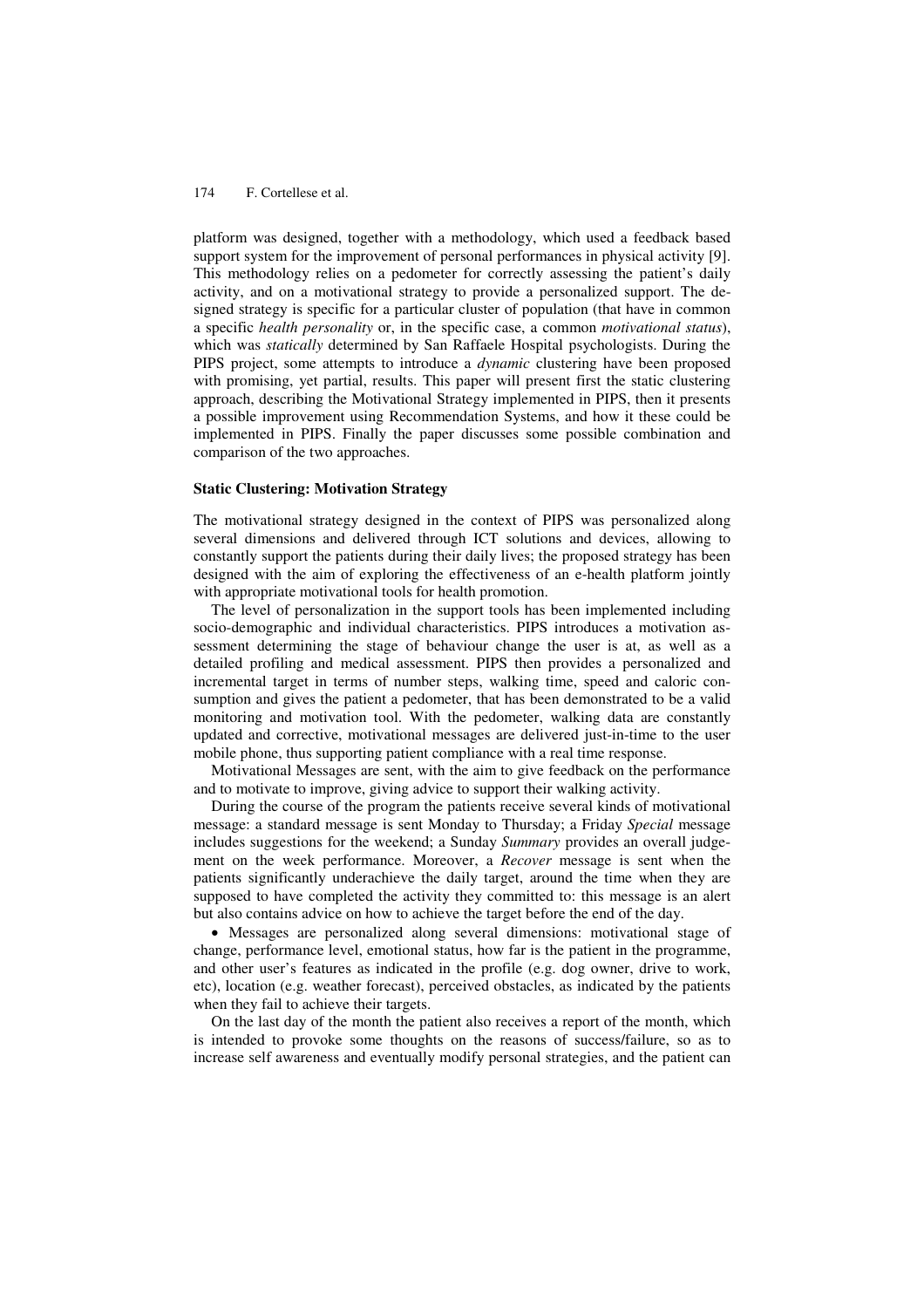comment on the system's deductions. Finally, the system sends a message containing a proverb related to the positive/negative factors that influenced the target achievements or a suggestion/encouragement for the next month.

A message structure was identified consisting of segments, each of which related to personalization factors and/or communicative goals [10]. The generation of the messages is achieved by means of a composition algorithm using constraint satisfaction techniques, selecting among around 1000 canned text segments, which are filled in with data from the database.

The PIPS Walking Program underwent different validation phases throughout the whole implementation process. In a first, informal evaluation, diabetes medical doctors and psychologists were asked to comment on the pilot. A second evaluation involved about 50 patients selected within the Outpatients Diabetes Care Centre of San Raffaele Hospital aged between 45 and 70. Patients had the opportunity to wear the pedometer for 15 minutes, to see the graphical representation of their walking performance and to see examples of the personalized messages composed after entering some selected information (e.g. diary, preferences, habits). Users were asked to feedback about the presented services: e.g. usability, information effectiveness, messages motivational level and understanding, exercise plan usefulness, etc. Of the patients interviewed, 75% said they were more inclined to increase their physical activity and to use technological devices as a support to the diabetes management.

Currently, a National, mono-centric (Diabetes, Endocrinology and Metabolism Department, FCSR, Milan), randomized, open-label, intervention study is ongoing enrolling patients from San Raffaele Diabetes Outpatient department. The study protocol, approved by San Raffaele Ethical Committee, sees the enrolment of 60 patients for a duration of 6 months each (2 run-in weeks, 3 months intervention period, 3 months control period), randomized according to two branches: the control group receives PIPS Pedometer as monitoring tool and standard diet/exercise care, the intervention group receives PIPS pedometer and mobile phone, a personalized walking target path (steps/min and total minutes) and information and motivation feedback. Inclusion criteria consider patients with Diabetes Type 2, aged 35-70, with no physical or psychological impairment and with a BMI<35. The primary objective of the study is to demonstrate the effectiveness of PIPS, which integrates a technological platform and a personalized motivation strategy, to achieve a personalized exercise target and to improve patient compliance. Patients were profiled according to the stage of behaviour change both towards exercise and towards technology [11]. First results report an improvement in the metabolic profile of the patients after 3 months of physical activity supported by PIPS strategy. Feedback from users indicates that the tool overall increases their willingness to walk. With respect to the messages, they are considered relevant to the actual target achievement, but sometimes too repetitive, so they were read with less interest over time.

#### **Towards A More Effective Solution: Dynamic Clustering**

One of the shortcomings of the aforementioned solution is that the choice of a message among a set of equally relevant ones does not take into account the projected outcome of this message in terms of improving the patients' performances. While an accurate measure of the message effectiveness would require a very sophisticated user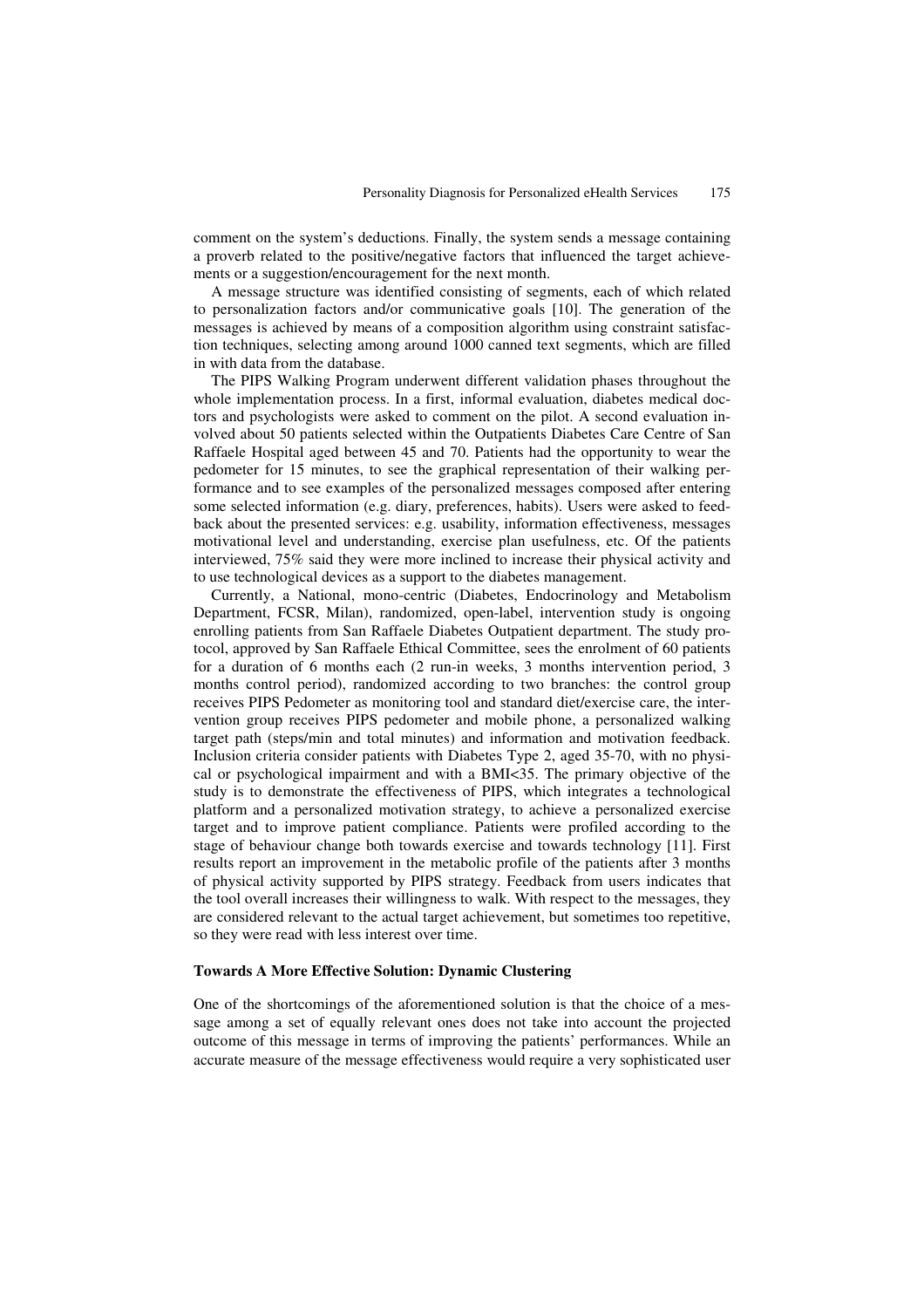model, including also emotional and cognitive factors, some prediction could be achieved by using knowledge coming from other users, or the same user in other similar situations. Our proposal is therefore to apply to the choice of which message to present the user with, techniques coming from works on recommender systems. In particular, our assumption relies on a Personality Diagnosis [12], that is the probability that a user is of the same "personality type" as other users, influences the probability that the user will adopt a behaviour (e.g. like an item, buy a product, etc).

The typical recommender system has the aim of predict user's preferences towards some products to buy or examine, on the basis of information acquired on the community of the system's users. Algorithms in use can be of various sorts [5][7][8], and come from diverse areas, like information retrieval, information filtering, data mining, or machine learning. Recommender systems can use collaborative filtering (based on the relationships among users), association rules (based on the relationships among products) or classifiers (based on the content of the knowledge base).

For example, in a system recommending books there usually are two sets, a set of users *U* (e.g. the readers) and a set of items *I* (e.g. the books), and a utility function *r* between the two sets (e.g. the rating the users gives to the books). In its most common formulation, the recommendation problem is reduced to the problem of estimating ratings for the items that have not been seen by a user, selecting for each user  $u \in U$ the item  $i' \in I$  that maximizes the defined user's utility.

In our specific case the set *U* of users is the set of diabetic patients, while the set of items *I* is formed by the set of all the possible messages to be sent to the patients. The relationship between the two sets, instead of being a rating, is a "success" function. The hypothesis is that, if a motivational message was "successful" we would expect performances to improve. The success function is therefore determined by the walking results, measured as the percentage of achievement of the target on the following day of walk.

Messages, as well as the patient profile, can be considered as vectors, described by a set of parameters. For example for the message we can consider the parameters:

- type (messages can give a strong o a mild encouragement),
- subject (some of them are related to the body, other to health in general, other to social aspect of physical activity, etc.),
- length (different person may like short messages, other complete information),
- value (some messages are more positive, e.g. "if you walk you will feel the benefit", other are more negative, e.g. "if you don't do you physical activity you will have complications...", etc),
- attitude (some message can be more friendly, other more formal).

In this case we can present each message  $i \in I$  as:

$$
i=(i_1,i_2,\ldots,i_m)
$$

For the patient, we can consider the dimensions explained in the previous section, for example motivational stage, performance level, preferences, perceived obstacles, etc. In this way we can consider each element  $u \in U$  as a vector described by its dimensions:

$$
u=(u_1,u_2,\ldots,u_n)
$$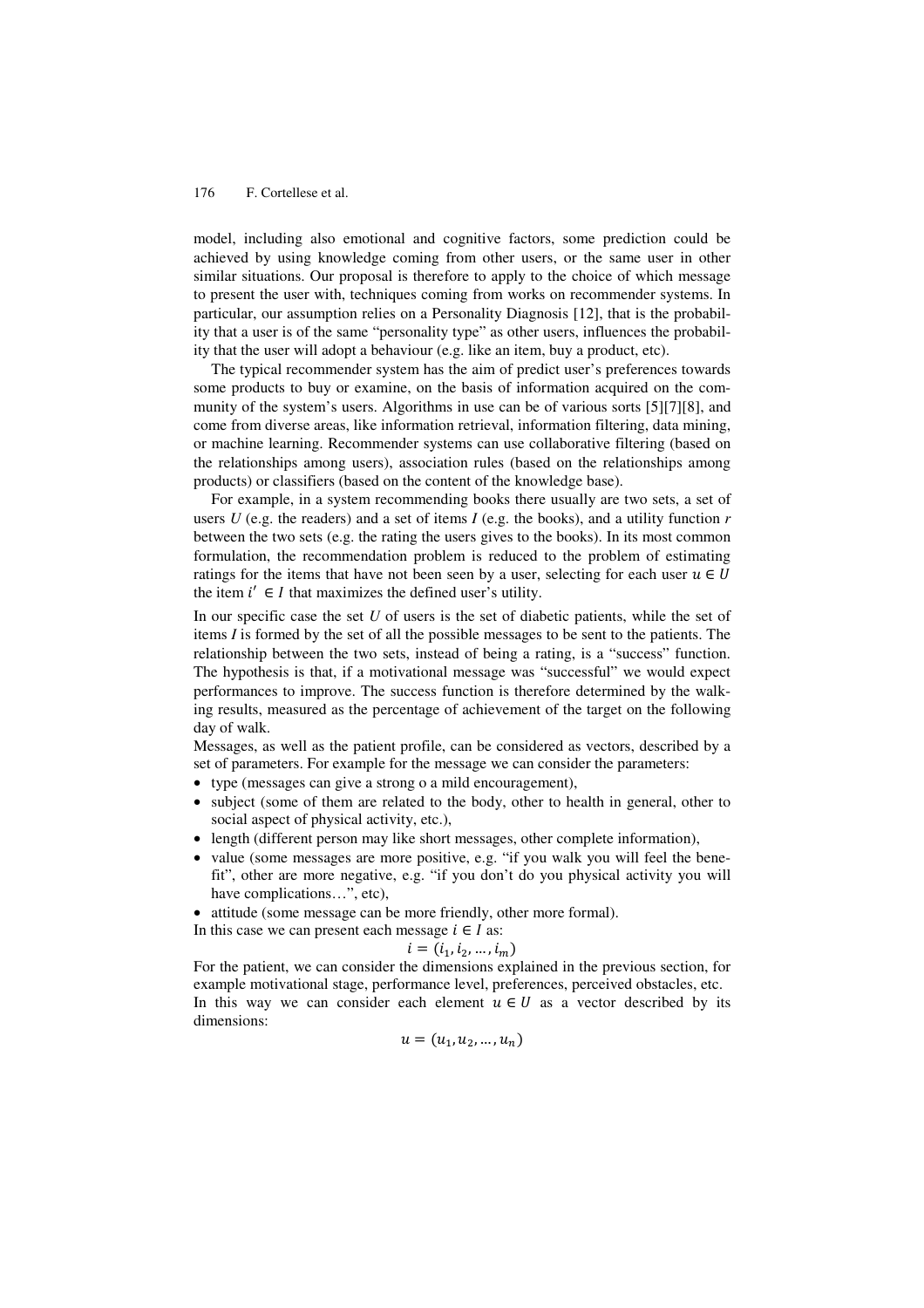With this model, two recommendation services are possible:

- 1. the patient will be provided with messages similar to the ones that worked better in the past (content-based recommendations);
- 2. the patient will be provided with messages that worked with people with similar characteristics and preferences in the past (collaborative recommendations).

In content-based recommendations systems the goal is to identify similarities between items, and that's the final purpose. In collaborative recommendation this is just an intermediate step used to identify similarities of "tastes" between users. In our case study, the first service model seems preferable, because it has the advantage that the cold start problem, typical of the recommendation systems, is limited: the patient receives at least one message per day (more if underperforming), a Friday special, a Sunday special, and the monthly report. In average we can consider from 40 to 70 messages per month, or 480 to 840 messages per year, which makes a lot of data available to the system.

To calculate similarity, a recommendation systems typically takes into account all items that are co-rated by two different users. In our case we will choose the subset of *I,*  $I_{xy} = I_x \cap I_y$ , where  $I_x$  are all the items rated by patient *x* and  $I_y$  are all the items rated by user *y*. Collaborative Filtering algorithm can determine the nearest neighbours of user *x* without computing  $I_{xy}$  for all users *y*. In the correlation-based approach, the Pearson correlation is used to calculate the similarity [7][8]:

$$
sim_{Pearson}(x, y) = \frac{\sum_{i \in I_{xy}} (r_{x,i} - \overline{r_x})(r_{y,i} - \overline{r_y})}{\sqrt{\sum_{i \in I_{xy}} (r_{x,i} - \overline{r_x})^2}}
$$

In the cosine-based approach, the two users *x* and *y* are treated as two vectors in mdimensional space, where  $m = |I_{xy}|$ . Then, the similarity between two vectors can be measured by computing the cosine of the angle between them:

$$
sim_{cos}(x, y) = \cos(\vec{x}, \vec{y}) = \frac{\sum_{i \in I_{xy}} r_{x,i} r_{y,i}}{\sqrt{\sum_{i \in I_{xy}} r_{x,i}^2} \sqrt{\sum_{i \in I_{xy}} r_{y,i}^2}}
$$

The best similarity function has not been identified yet, because of the lack of sufficient data in the study to compare the two approaches.

#### **Implementation Of The Personality Diagnosis Method In PIPS**

The basic idea is, as said above, to consider the appropriate message to present to a patient as the most "recommendable" message, on the basis of how the message to propose (or others in a similar class) was evaluated in the past either by the same patient or by other patients in the same situation of the user. A good evaluation is considered, broadly speaking, one when, after receiving the message, a user did improve his performances: so when the target patient has similar characteristics and similar past performances, one can assume the same message may provide the same outcome. The interaction of a user with a typical recommender system is however explicit: the user browses some products, or purchases them, or provides an evaluation for them. In our case, the only way in which a patient can interact with the system is by providing the daily performance, or updating his data. The approach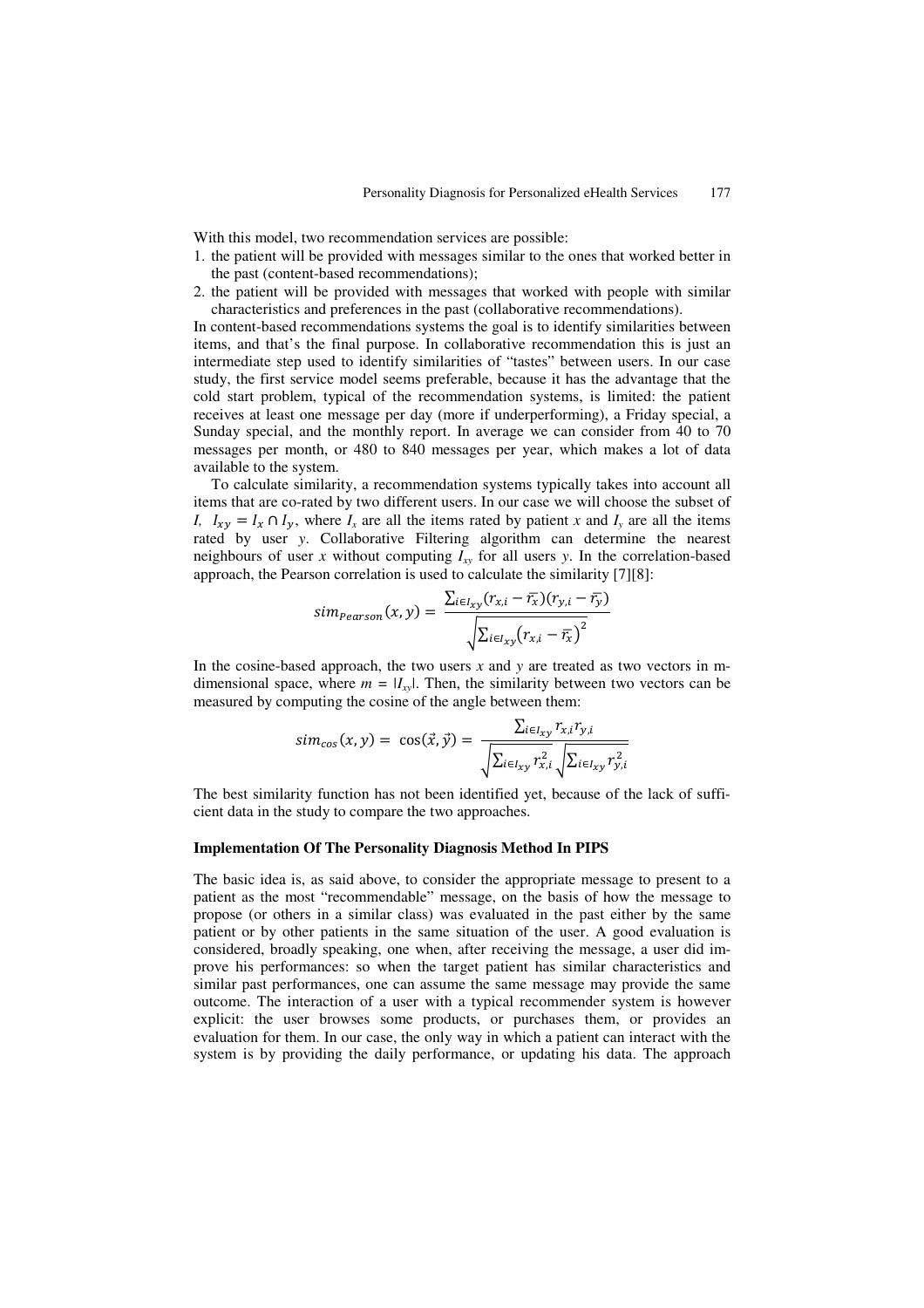used, therefore, is the one of creating a relationship among the performance and its derivative, the messages, and other data collected about on the users.

In PIPS, the characteristics of the message to recommend come from an ontology [10], so relevant classes in the ontology are used as parameters. The message itself is of course not the only factor that influences the performance of the patient: the context like the weather for the day or how good was the day at work, can be determinant of the performance no matter how good the motivational message was. It made therefore sense to consider, in computing the evaluation, both the *message* and the *context*. Thus,  $I' = I \times C$  is the new extended item set for our recommendations, where *I* is the set of all the possible messages and *C* is the set of all the possible contexts. Formally we can say that each element  $i' \in I'$  has the following components:

$$
i' = (i_1, i_2, \dots, i_m, c_1, c_2, \dots, c_p)
$$

The idea of extending the recommendation by including contextual information was proposed also for a movie recommendation system [5], where the suggestions showed meaningful improvement by adding contextual information, such as when, where, and with whom a movie is seen. In our preliminary implementation we considered as context the parameters that the patient inputs on a daily "diary". The patients can input aspects related to their day as emoticons, choosing to comment on the level of gratification at work on that day, their perception on the social relationships on the day, the weather, and an overall emotional orientation, or "mood". This is a simple solution, but one can think, assuming to be able to rely on monitoring system and on internet public services, of adding more descriptive contextual variables, such as environment (e.g. pollens concentration), physical parameters like blood pressure; social interactions, from events in the user's day, etc.

In the current implementation, the system considers the performance of the day, in relation to the one on the previous day. If the performance improves, the message of the day before is "promoted", otherwise it is "demoted", of a factor depending on the context, given by entries in the user's diary. Entries in the diary with a positive orientation (e.g. a good day at work) cause a lesser increase in the value of the message when the performance improves (the idea being that the user might have been motivated by the positive experience, rather than the message), and cause a greater decrease when the performance deteriorates (representing the fact that the message was not effective in spite of the positive attitude). Similarly, entries in the diary with a negative orientation (e.g. a bad day at work) cause a greater increase in the value of the message when the performance improves, and a lesser decrease in the value of the message if the performance deteriorates.

The work on fine tuning the formulae is still ongoing, and is based on the result of preliminary questionnaires where patients were asked to evaluate the messages produced with the original method. The objective of this analysis, for our purposes, is to obtain some *a priori* values for starting the system up, and possibly a set of benchmark values for evaluation.

#### **Final Considerations**

In this paper we presented two possible approaches for determining the health personality of patients, with the purpose of tailoring specific personalized strategies and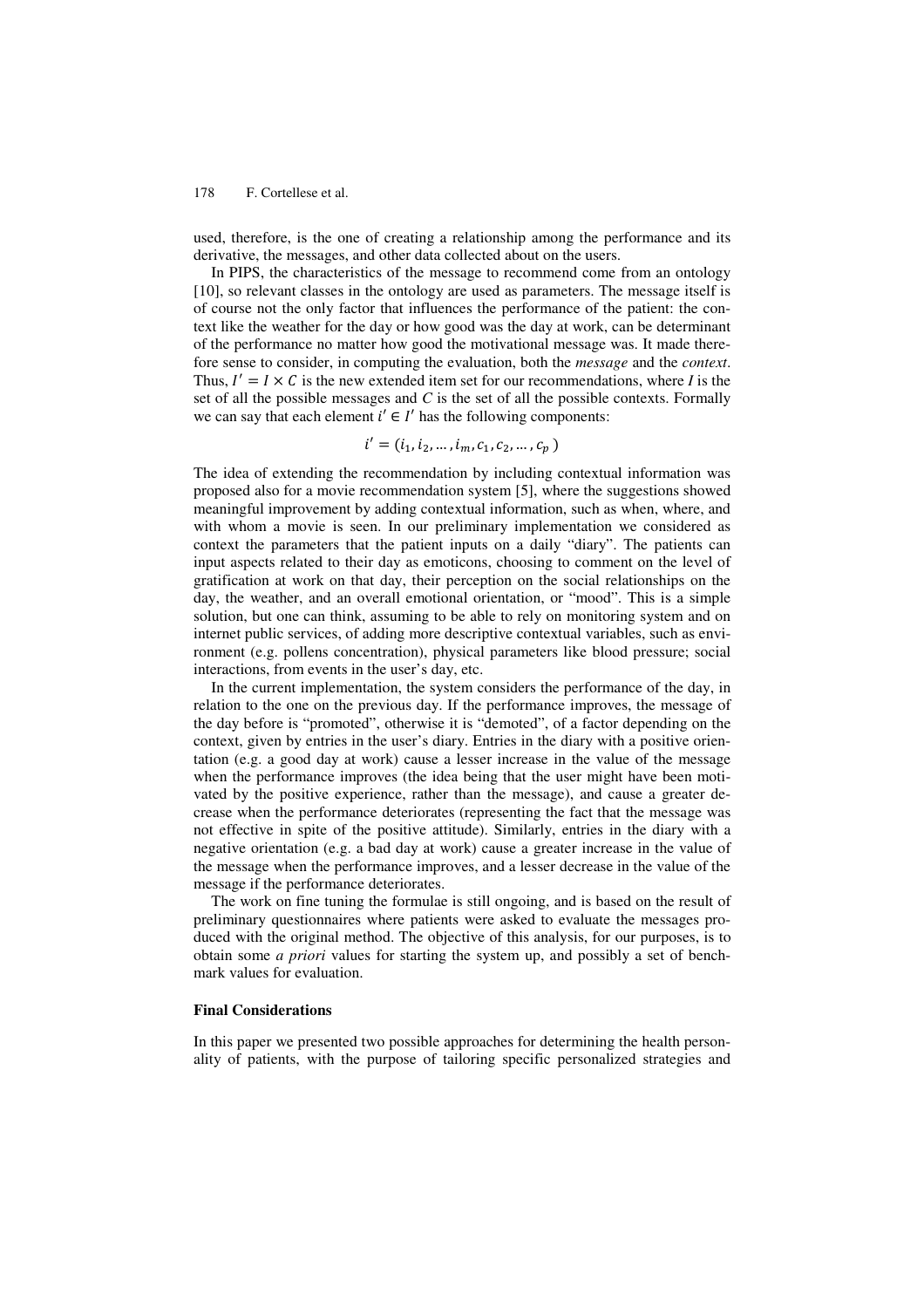services. The case study presented, in particular, describes a service for physical activity support, where (diabetic) patient receives motivational feedbacks to improve their performances. Static and dynamic clustering are important bases for providing personalized services. Both approaches present advantages and disadvantages.

The Static clustering has the advantage that the reference model (e.g. the motivational status psychological theory) is known a priori. Correlation between relevant factors is identified from the start and the support feedback is designed to maximise effectiveness. On the other hand, if the model is not descriptive enough of the process, or if many uncontrolled variables influences the final results, the static approach is less personalised and contextualised, and may become repetitive.

In dynamic clustering the correlations between relevant variables are not known a priori, but, on the other hand, they become clear during the processing and can change when new data is taken into account. The ability to cluster the population based on patients' behaviour makes this approach very promising to predict future behaviours, thus to provide the proper support feedback. The dynamic clustering suffers from all the problems typical of recommendation systems, in particular from the *cold start*, when there are not enough data about the users or about messages.

PIPS started the clinical trial described above making large use of a Static Clustering approach, that classified the patients' health personality based on their *motivational status* and provided specific messages, validated by psychologists, to bring a change in the patient's motivation and actions. A first attempt was also made to use also the dynamic clustering and, even if results are still very preliminary, they seems very promising. The lesson learned is that probably the best solution would be a combination of the two clustering. This, in our case study, can be done in two ways:

- 1. Using the static clustering when a new user enters the system, until there are sufficient data about him to start using the dynamic clustering. This approach has the advantage to reduce the problem of the cold start of the recommendation system, and that in the second phase it will fully adapt to the behaviour of the user. On the other hand, messages provided to the user in the second phase are *uncontrolled* by medical personnel, thus a patient may receive a message that would not have been selected for the same patient by the static, controlled method, so a message which could not have been pre-approved by the medical experts.
- 2. Using the dynamic clustering on a set of messages that have been preselected to be appropriate to the static cluster to which the user belongs. In other words, we apply first the static clustering, preselecting the subset  $I<sub>x</sub> c I$ , of all the items (messages) appropriate for user  $x$  based on the users' motivational status. We can then use this subset of messages to calculate the new item set  $I'_x = I_x \times C$ , as the item set to which apply the collaborative (finding similar users) or content based (finding similar messages) recommendations. This approach is safer from the point of view of medical validation, but will lead to less variability.

In both cases, it is crucial to ensure that the monitored variables are descriptive enough of the factors impacting on user's decisions and behaviours, and are as complete as possible.

The two approaches were compared in terms of complexity and effectiveness with respect to the case study. A formal evaluation of the first approach is currently under way with a randomized trial, while for the second it is envisaged a less formal evaluation, due to the experimental nature of the approach.